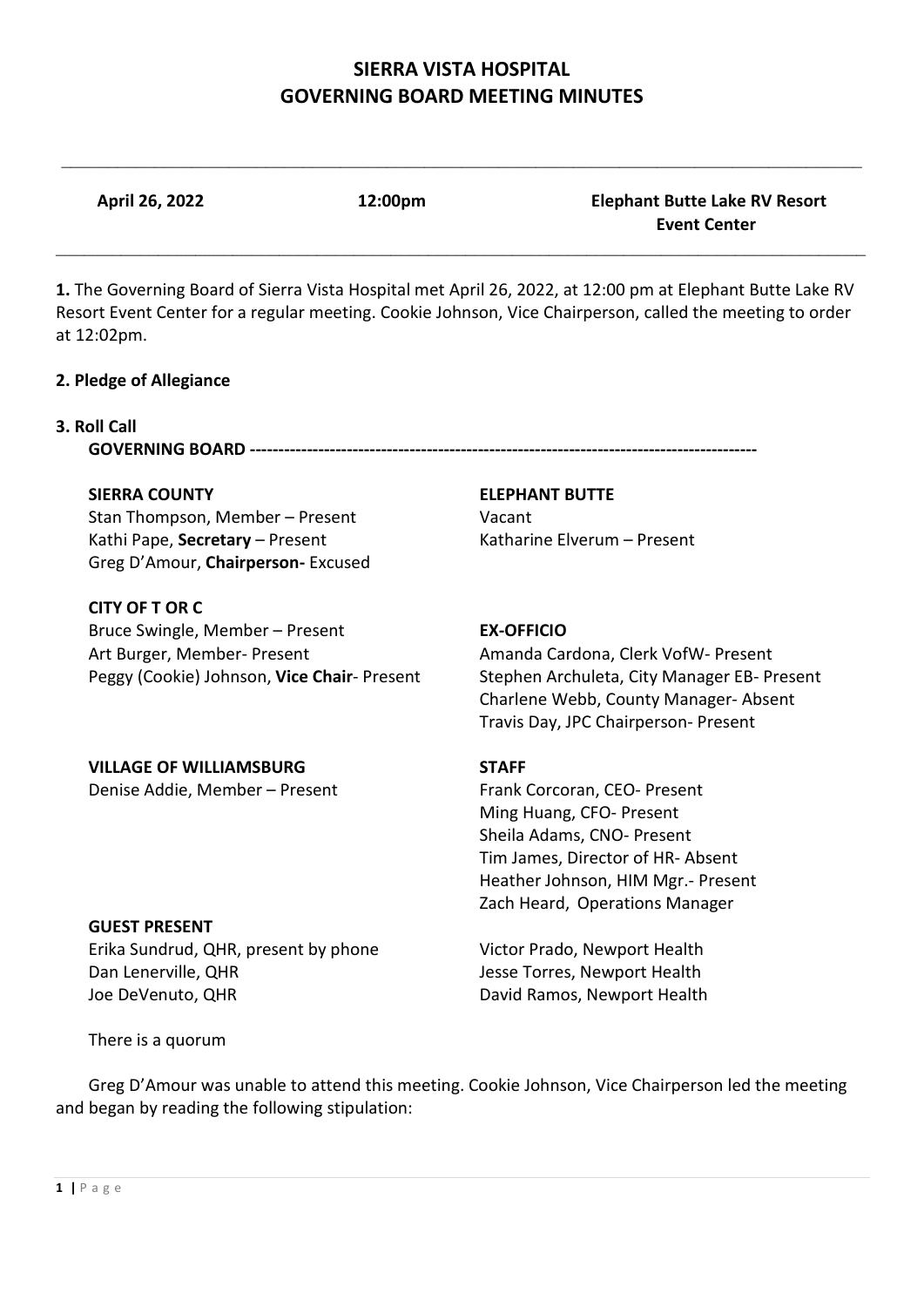*Stipulation regarding Strategic Planning Workshop*: On March 31, 2022, the Governing Board of Sierra Vista Hospital held a closed session strategic planning workshop. This meeting was properly published in print, on radio, in the Hospital and on the Sierra Vista Hospital website. The meeting was called to discuss strategic and long-range business plans of Sierra Vista Hospital pursuant to NMSA 1978, Section 10-15-1 (H). As required by Section 10-15-1 (J). NMSA 1978, no action was taken during this meeting.

**4. Approval of Agenda** Cookie Johnson, Vice Chairperson

Bruce Swingle motioned to approve the agenda. Stan Thompson seconded. Motion carried unanimously.

**"Are there any items on this agenda that could cause a potential conflict of interest by any Governing Board Member?"**

Bruce Swingle stated that he would abstain from the vote on the SCRDA contract as he is a member of their board.

**5. Approval of minutes Cookie Johnson, Vice Chairperson** 

 A. March 29, 2022 Regular Meeting Minutes Kathi Pape motioned to approve the minutes from March 29, 2022 regular meeting. Stan Thompson seconded. Motion carried unanimously.

 **6. Public Input** – No public input will be called for during this meeting as allowed by Section 10-15-1 Formation of Public Policy: A. State Policy on Open Meetings page 6.

## **7. Old Business**- None

## **8. New Business**-

A. Sleep Study Proposal/ Presentation, Victor Prada turned the meeting over to Jesse Torres who gave a short history of Newport Health, who Newport Health is and how they will provide a sleep study program at Sierra Vista Hospital. An analysis on Sierra County showed the opportunity and the need for this service for our community. Using conservative numbers, this program would make money for the hospital. Discussion was held regarding the data used to establish the number of potential patients SVH could see each month. The economical business model is set up so that the hospital is not paying Newport Health if patients aren't being generated for the program. The break even for the hospital is four patients per month.

Discussion was held regarding where in the hospital the sleep study would take place and where VA patients will be sent for the sleep study. Dentist now make up 25% of referrals for sleep centers. Frank Corcoran stated that we have looked at other companies that provide this service and we favor this one for many reasons. A proforma will be provided at a future Governing Board meeting.

Note: A member of the Newport Health group experienced a medical emergency at this point in the meeting. Kathi Pape, Sheila Adams, and Frank Corcoran assessed his condition. Denise Addie called 911. EMS arrived and took him to our ER where he was eventually flown to a higher level of care.

B. vCIO Presentation/ Introduction, Daniel Lenerville, QHR, the vCIO contract was approved at the Governing Board meeting in March. Daniel Lenerville and Joe DeVenuto explained how they will assist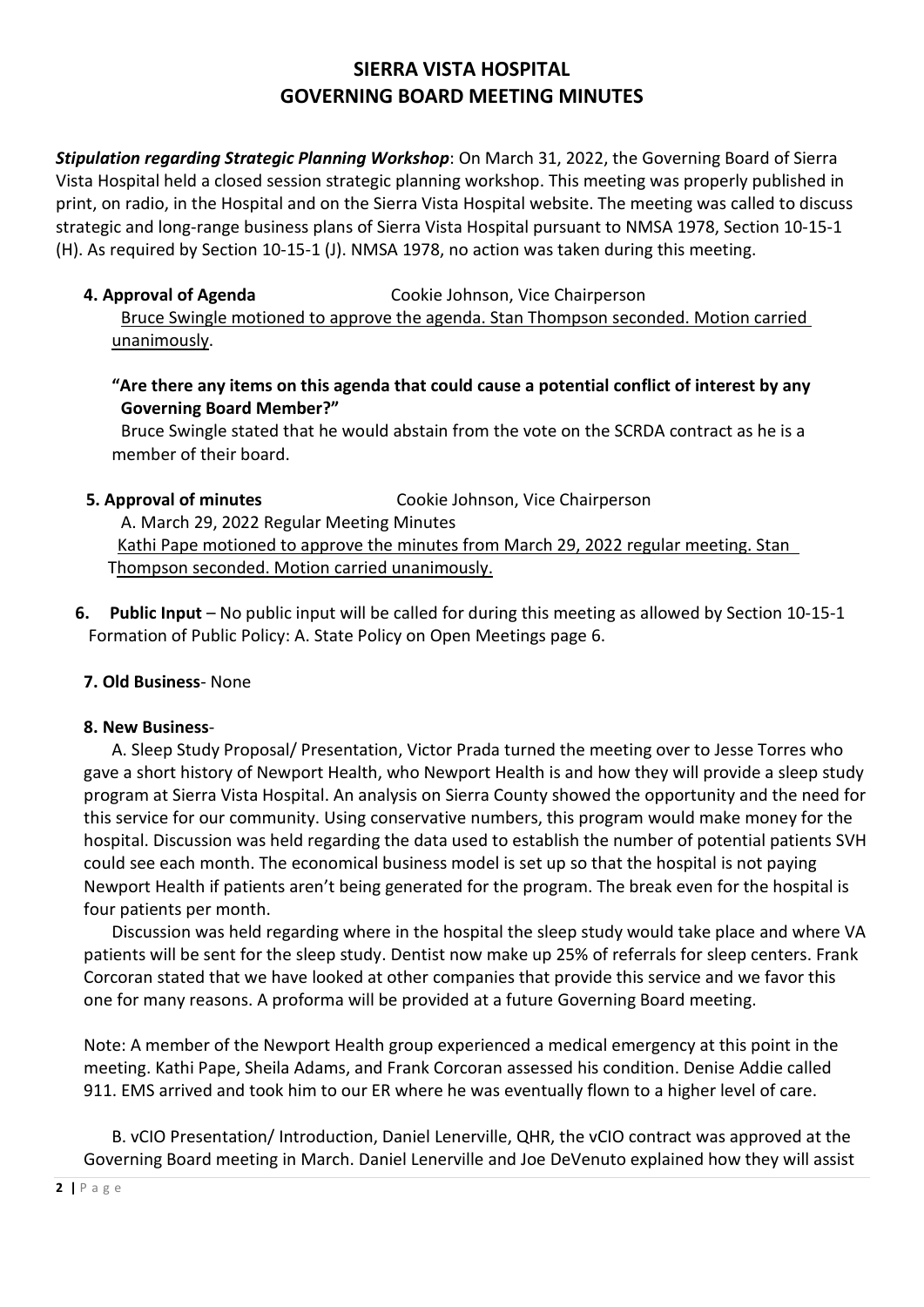and work with us through the selection and implementation of the new EHR and many other aspects that are currently lacking or needing attention in the IT department. Art Burger requested a written strategic IT plan that the board could follow along with for the first year.

## **9. Finance Committee- Cookie Johnson, Chairperson**

 A. March Financial Report- Ming Huang, CFO, on page FC6, key statistics for March, total patient days in March were 141, two days more than February. There were 962 outpatient visits, which is 70 less than February. There were 661 RHC visits in March, 116 more than February. The ER had 650 visits, 116 more than February.

Days cash on hand at the end of March were 172, 149 available. Accounts receivable net days were 26 and accounts payable days were 27. EBITDA for March was 12%.

On page FC12, gross patient revenue for March was \$4,116,284 which is (\$111,197) less than budget. Contractual allowance decreased by \$160,000 for Medicare. Net patient revenue was \$2,229,722. Total operating revenue was \$2,669,027.

Salary and benefits were \$1,071,947 which is \$14,166 more than budget. Contract services were \$713,877 which is \$247,559 more than budget due to late invoices from a nursing agency company. EBITDA for March is \$313,444. For March, we had a net loss of (\$97,479). Year to date, total EBITDA is \$6,137,767 or 24%. Net income year to date is \$2,453,560. EBITDA should be the focus as it is the actual operating revenue from the operation of the hospital. When the budget for this year was created, we budgeted a net loss of (\$793,649).

On page FC15, at the end of March we had \$12,523,558 in the bank. Under other receivable, of the \$1,687,149, \$1.4 million is related to the safety net care pool. We have paid \$775,646 toward construction in progress (tunnel project) and will still have to pay \$466,000 when it is completed. The cost report settlement is \$1,066,171; \$556,000 is the Medicare advance payment balance that we are paying back monthly.

## Cookie Johnson motioned based on the recommendation of the Finance Committee to accept the March financial report. Kathi Pape seconded. Motion carried unanimously.

B. Investment Options- Ming Huang, CFO, on page FC19, based on New Mexico State Audit rules, the hospital can only invest in certain low risk options. Three options are included in this packet. The first is IntraFi Network Deposits which is a company that works with Bank of the Southwest. This company would open checking accounts for us at multiple banks. The second option is Moreton Capital Markets. This company would open CD accounts at different banks for SVH and help us decide how to invest the hospitals money. For example, three-month CDs, six-month CDs, one- or two-year CDs and the amounts to invest for each term. The third option is RBC Wealth Management. This company would invest in US Treasury bills or bonds or Federal home loans. The first and second options charge no fees, the third option charges a fee based on how much we want to invest.

Cookie Johnson stated that the Finance Committee looked carefully at each option and recommends to the Governing Board approval of the Moreton Capital Markets option. Kathi Pape seconded. Discussion was held regarding the interest gain on CDs, stability of cash flow and the LGIP option (Local Government Investment Pool). This has not been looked into as an option for the hospital.

The vote on the motion was split with Bruce Swingle, Stan Thompson and Kathi Pape voting yes and Katharine Elverum, Denise Addie, and Art Burger voting no. Those voting no asked for more information about the LGIP option. Ming stated that the Bank of the Southwest is currently charging us \$500 per month for the management fee of our account, starting in May, they will charge us \$5,000 per month. The bank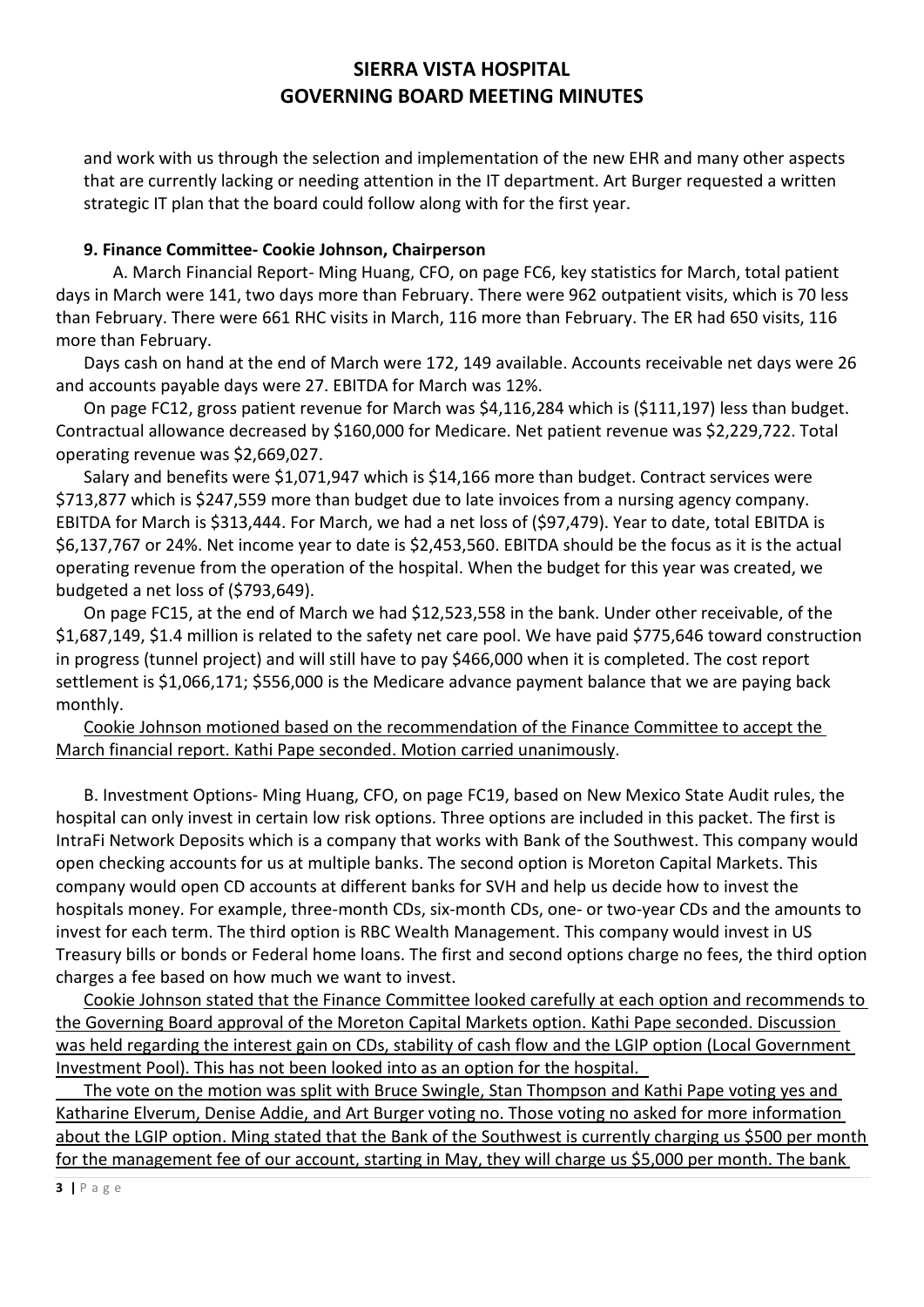wants us to move the money as soon as possible. As a compromise, Ming asked to move the money to Moreton temporarily while researching the LGIP option. After clarification and assurance that we can go with Moreton for three months and then move the money if that is the decision of the board, Art Burger made an amended motion to approve changing the account over from Bank of the Southwest to Moreton Capital Markets for a maximum (at this time) of three months while researching the LGIP option. Stan Thompson seconded the amended motion. Amended motion carried unanimously.

Kathi Pape and Bruce Swingle noted the clients Moreton handles in New Mexico including the oil rich counties of Lea, San Juan, and Eddy. This list is found on page FC28.

C. FY22 Auditor Contract- Ming Huang, CFO, the first of two proposals begin on page FC53. The first is Moss Adams who we have worked with for three years. We can work with them for eight years; however, the board only approved a three-year contract with them three years ago. The board needs to decide if we will continue to work with Moss Adams or switch to another auditor. We have worked with Dingus in the past and they currently prepare our cost report every year, they are the other option. Moss Adams will cost \$38,000; Dingus will cost \$35,000. Ming stated that he can work with either company but prefers Dingus as he is currently sharing the same information with both companies.

Cookie Johnson stated that the Finance Committee approved and recommends approval of the contract with Dingus. Kathi Pape seconded. Motion carried unanimously.

D. SCRDA Services Agreement- Frank Corcoran, CEO, this is a renewal of the dispatch agreement with Sierra County for our EMS. The amount has gone up to \$51,642 and that price is based on the number of calls for service. Each entity, the city, county, City of Elephant Butte, and Williamsburg expressed that their service agreement cost increased for FY23 as well.

Cookie Johnson motioned based on the recommendation of the Finance Committee approval of the SCRDA Services Agreement. Kathi Pape seconded. Motion carried. Bruce Swingle abstained from the vote because he is a member of the SCRDA board.

## **10. Board Quality Committee- Denise Addie, Chairperson**

Denise Addie stated that the Board Quality Committee met on Monday, April 25 and reviewed the following policies.

 A. Policy Review: Sheila Adams reported that these are respiratory policies that Toni Davis, Respiratory Manager, has updated to include best practices and references. Med Staff approved these at their meeting on April 21.

- 1. Continuous Aerosol Therapy Policy#055-01-004 -Toni Davis
- 2. Suctioning Policy# 005-01-012 Toni Davis

Denise Addie motioned based on the recommendation of the Board Quality Committee approval of the above listed policies. Katharine Elverum seconded. Motion carried unanimously.

## **11. Joint Conference Committee- Stan Thompson, Chairperson**

A. Stan's Report- Stan attended the Med Staff meeting on April 21. Dr. Garver, Karen Fiato and the clinic providers were present. Credentials will be discussed in closed session. The policies were discussed and approved. There were no sub committee meetings or reports.

## **12. Administrative Reports**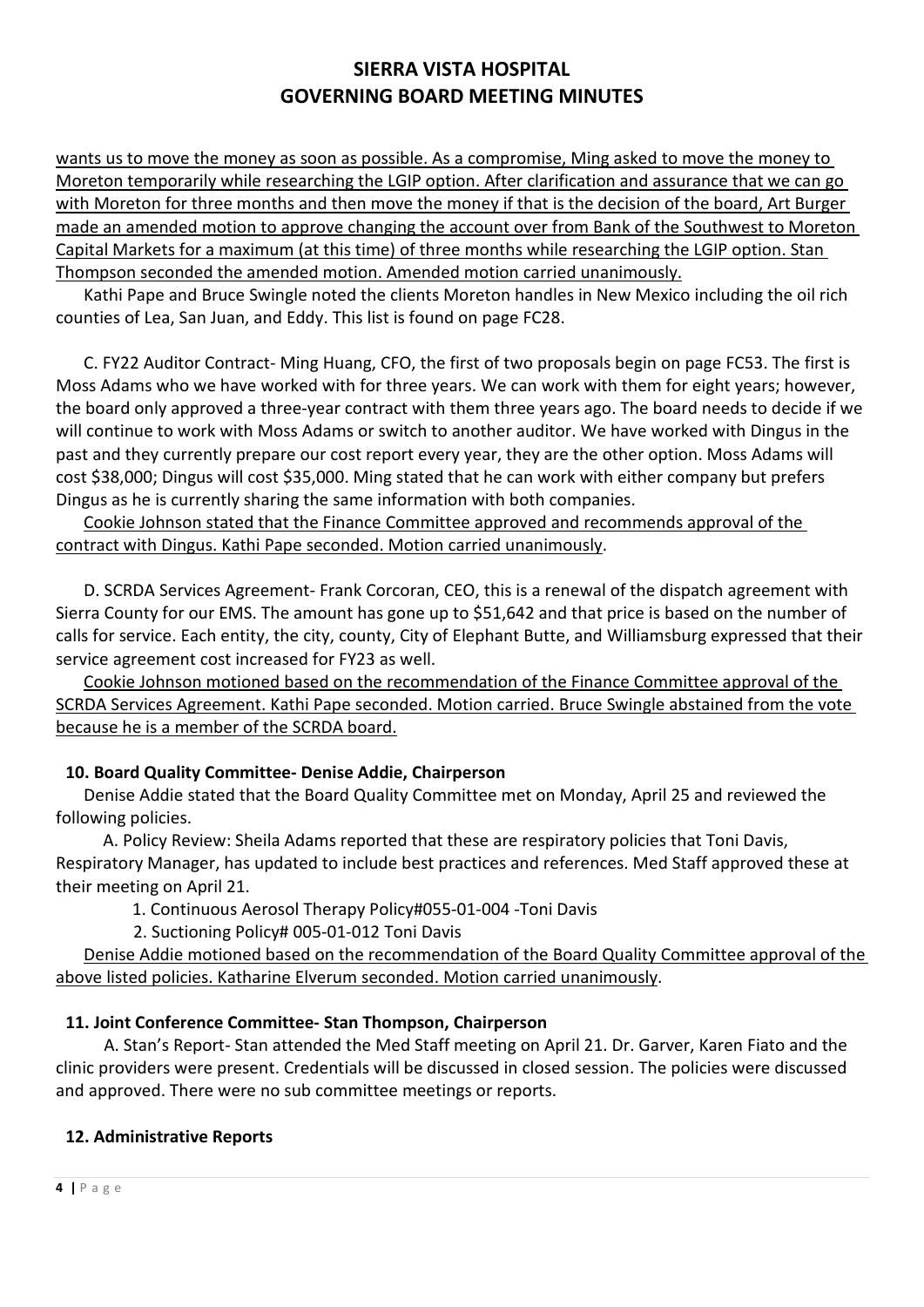A. Human Resources- Tim James, HR Director, was not present at this meeting. Sheila Adams read this report. New hire orientation, certifications, licensures, and annual training are at 100%. Evaluations and competencies are at 90%. There were seven workers comp submissions in February. Six COVID positive, 25 days lost. One employee fall, minor, no days lost. No worker's comp submissions in March.

The turnover rate was 4% in February, 3% in March. The average turnover rate calculated on a monthly basis for OPI purposes for FY22 is 4%. Our target for monthly turnover is less that 5%. We had 175 employees on the first day of February and 173 employees on the last day of March. There were six new hires, six involuntary terminations and one voluntary termination in February. There were four new hires, two involuntary terminations and three voluntary terminations in March. The annual turnover rate: 57 terminations over an average of 176 staff equals 32%. We have three contract staff. New Foreign educated RNs are arriving as contract staff in the coming months. We have 16 travel staff.

Due to the shortage of COVID testing supplies, we are now only testing staff who are symptomatic or who are requesting testing due to known exposure. Contracts are in the works for Interim HR Director, two clinic MDs and a locum tenens Behavioral Health NP. We continue to advertise locally and nationally for key positions.

Current RN traveler billing continues at \$150 per hour. We continue to track the COVID rate decline locally, statewide, and nationally. We plan to push down the traveler rate to \$130 per hour for any new travel RNs going forward. We are contracted with an agency that presents foreign educated RNs for employment at SVH. Sheila with the help of her staff and Vangie have successfully interviewed many submissions and we have secured three-year assignments for six RNs at the cost of \$81 per hour bill rate. This billing rate covers all expenses to include H1b and permanent resident legal costs. The RNs will arrive at SVH between March 2022 and March 2023.

Tim wrote in his report: This will be my last Board Meeting for Sierra Vista Hospital. It has been my great pleasure and honor to have served SVH, the people of Sierra County and the SVH Governing Board. I thank you all for the trust you have shown me. I hope I have lived up to your expectations. Respectfully submitted.

Cookie Johnson stated that we wish Tim the best of luck in his retirement, and we hope he gets to feeling better.

B. CNO Report- Sheila Adams, CNO, many process improvements have been put in place. In the ED we are looking at the transfer matrix for communication. This means documenting that appropriate information is given to the receiving facility when we transfer a patient out. We have improved from 40% to 90% and continue to measure this. In MedSurg, bedside scanning is in place. Scanning the patients arm band will help us decrease medication errors and will increase patient satisfaction. In EMS we noticed an increase in the length of time from receiving a call to getting to the truck. We are looking for the cause in order to reduce that time. EMS is now offering American Heart BLS classes for \$25.00. The class schedule and contact information will be added to the hospital website. Community EMS is now involved with the multidisciplinary team on MedSurg to ensure discharged patients have what they need at home including medicine and home health visits. Every patient is being followed whether we can bill for it or not. We want to reduce the number of patients who return to the ED within 72 hours of discharge. In trauma, we noticed an increase in missed trauma activations. We did across the board education with newer staff and continue to track to eliminate missed activations. Bettina Fitzgerald, Infection Prevention, starts on Monday.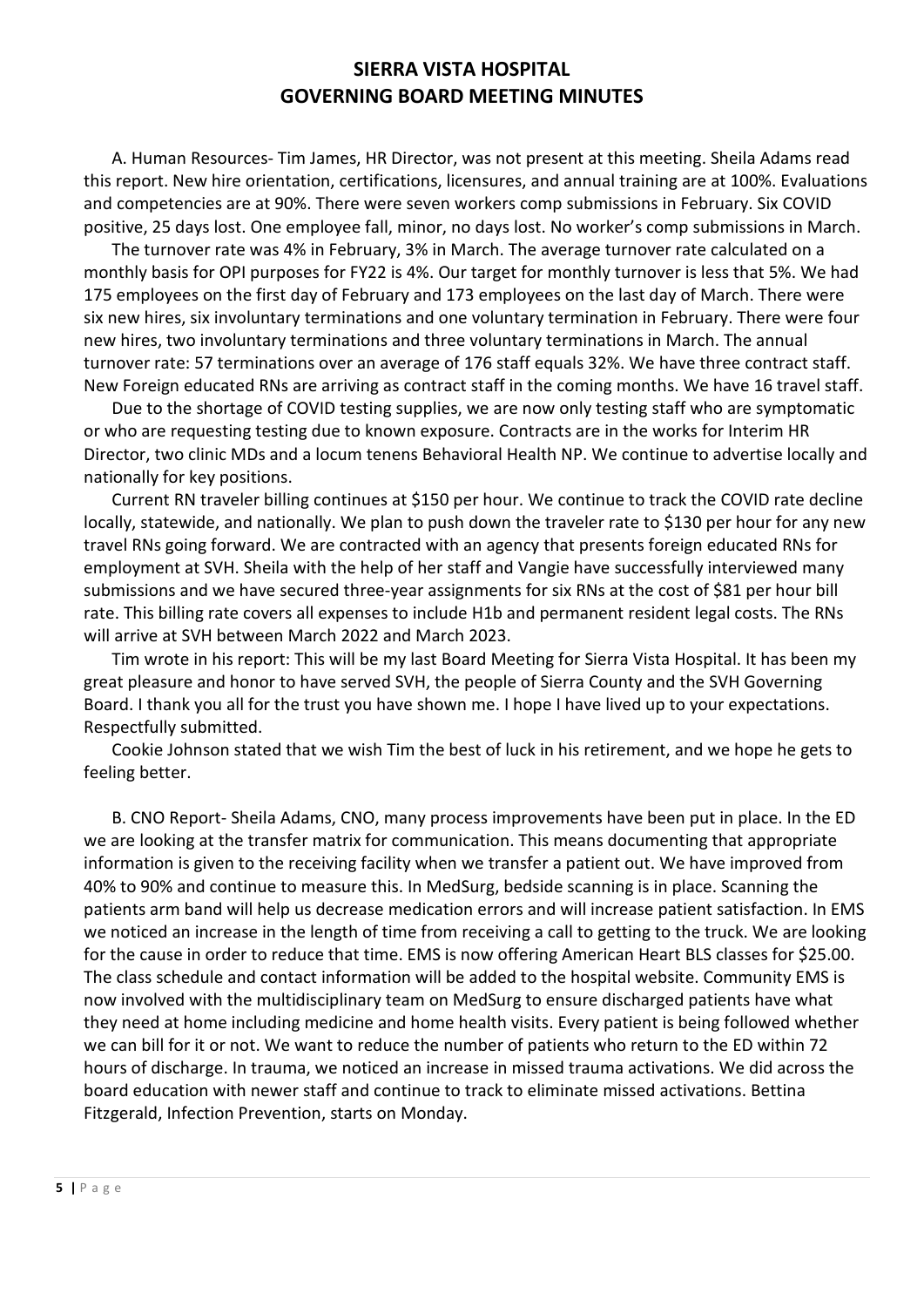C. CEO Report- Frank Corcoran, CEO, our COVID positive rate right now is 6% which is about where it was one year ago. The numbers are down with 137 patients tested and eight positive. The severity seems to be less. No one has had to be transferred or intubated at this point.

Materials management has moved to the shell space after the waterfall created by the burst chill line in the old hospital flooded their warehouse area. There is asbestos in the ceiling and that has now been sealed off and contained.

The next day, the freezer that has been in the kitchen since 1968 quit. The freezer is built into the hospital, so we are gathering the components to rebuild it. Victor purchased two free standing freezers in El Paso to hold us over. Thank you to Bruce Swingle for putting Frank in touch with Andrea at the nursing home. They let us store some of our frozen foods in their freezer. We did have approximately \$3,000 in food loss.

The tunnel project is still underway. Insulation of the pipes for both hot and cold is going on now. Mark Wade with the Design Group is working on ideas for the old building.

The Sierra County Art Society donated a piece of art from Delmas Howe. The Sentinel had a nice story about it last week.

L.J. Baker will be coming in as Interim Human Resources Director.

The hospital will participate in Fiesta this year. We have three tents. EMS will do some health screening and we will be handing out water.

D. Governing Board, Cookie Johnson, Vice Chairperson- Cookie reported that she attended the JPC meeting on April 21. The JPC is interested in the Governing Boards achievements from the strategic planning meeting. Cookie also shared a KUDOS from a friend of hers who had recently come to our ER department.

The floor was open to anyone who wanted to speak. Bruce Swingle stated that we haven't seen KUDOS in the reports, and he would like to see those return or continue. Art Burger spoke about the student art show from the prior weekend.

## **Motion to Close Meeting:**

Cookie Jonson read the following:

 **13.** Executive Session – In accordance with Open Meetings Act, **NMSA 1978, Chapter 10, Article 15, Section 10-15-1 (H) 2, 7, and 9 including credentialing under NM Review Organization Immunity Act, NMSA Section 41-2E (8) and 41-9-5 the Governing Board will vote to close the meeting to discuss the following items:** 

#### **10-15-1 (H) 2 Limited Personnel Matters**

| A. Provider Update                         | Frank Corcoran, CEO |
|--------------------------------------------|---------------------|
| B. Dr. Sonia Seufer Contract               | Frank Corcoran, CEO |
| C. Credentials                             | Frank Corcoran, CEO |
| Provisional                                |                     |
| Francis Cortes, CNP                        |                     |
| <b>Provisional to Two Year Appointment</b> |                     |
| Gina Nelson, MD (ESS)                      |                     |
| Arturo Sidransky, MD (ESS)                 |                     |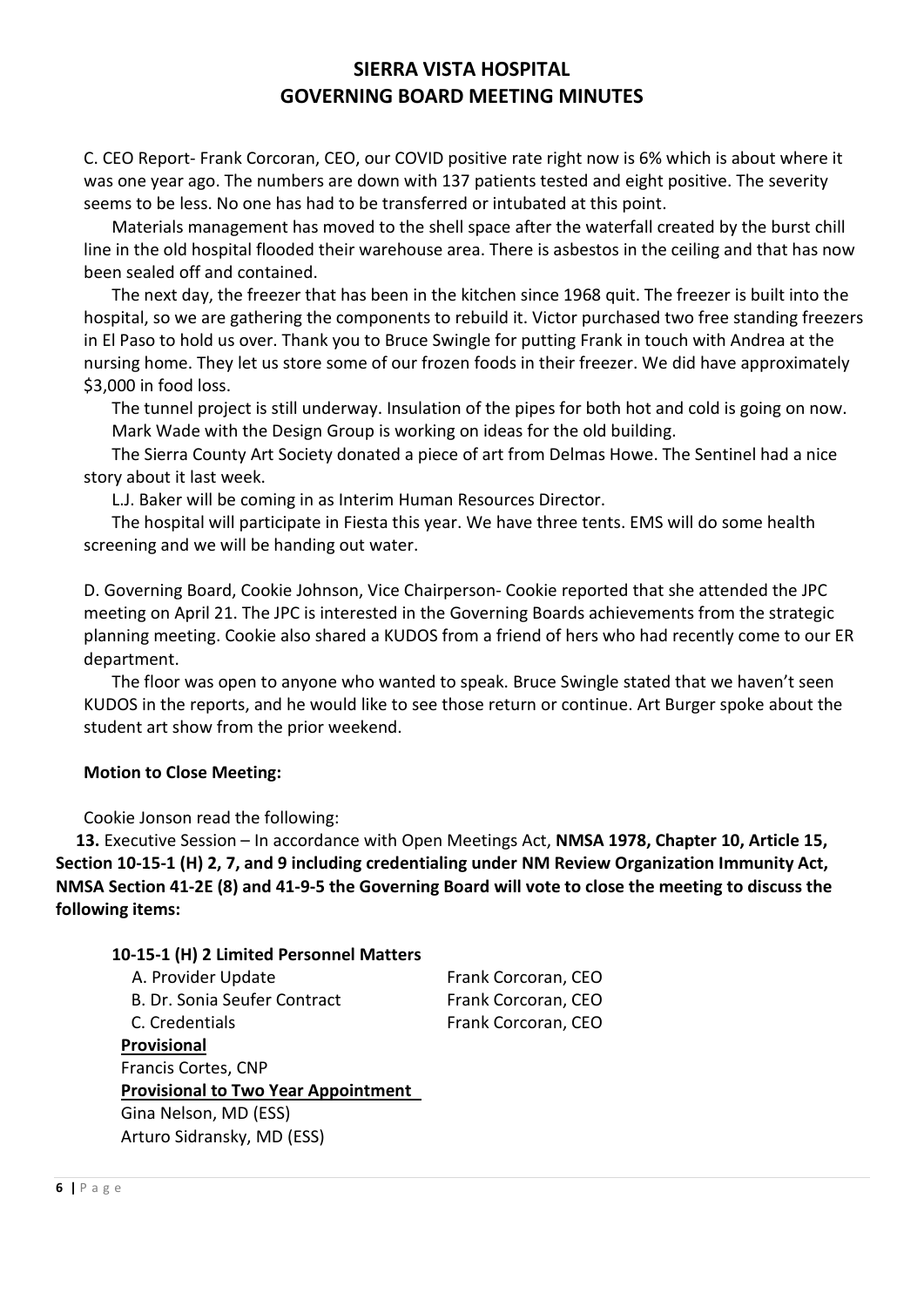#### **Resignation**

Rhea Hazen

#### **10-15-1 (H) 7 Attorney Client Privilege/ Pending Litigation**

A. Risk Report- **Heather Johnson, HIM Mgr.** 

#### **10-15-1 (H) 9 - Strategic and long-range business plans**

| A. RSSG Contract                           | Frank Corcoran, CEO |
|--------------------------------------------|---------------------|
| <b>B. Memorial Medical Center Contract</b> | Frank Corcoran, CEO |
| C. QHR Board Report                        | Erika Sundrud, QHR  |

 **Roll Call to Close Meeting:** Jennifer Burns

| Kathi Pape $- Y$                      | Katharine Elverum $- Y$ |
|---------------------------------------|-------------------------|
| Stan Thompson $-Y$ Bruce Swingle $-Y$ |                         |
| Art Burger $-Y$                       | Denise Addie - Y        |

**14. Re-Open Meeting** – As required by **Section 10-15-1(J), NMSA 1978 matters discussed in executive session were limited only to those specified in the motion to close the meeting.**

#### **10-15-1 (H) 2 Limited Personnel Matters**

A. Provider Update

No Action

- B. Dr. Sonia Seufer Contract Bruce Swingle motioned to extend the contract as is to Dr. Sonia Seufer. Art Burger seconded. Motion carried unanimously.
- C. Credentials

 **Provisional** Francis Cortes, CNP **Provisional to Two Year Appointment**  Gina Nelson, MD (ESS) Arturo Sidransky, MD (ESS) Denise Addie motioned to approve the above listed credentials. Katharine Elverum seconded. Motion carried unanimously. **Resignation** Rhea Hazen

## **10-15-1 (H) 7 Attorney Client Privilege/ Pending Litigation**

 A. Risk Report- No Action

#### **10-15-1 (H) 9 - Strategic and long-range business plans**

A. RSSG Contract

 Kathi Pape motioned to approve the contract with RSSG with amendments discussed. Denise Addie seconded. Motion carried unanimously.